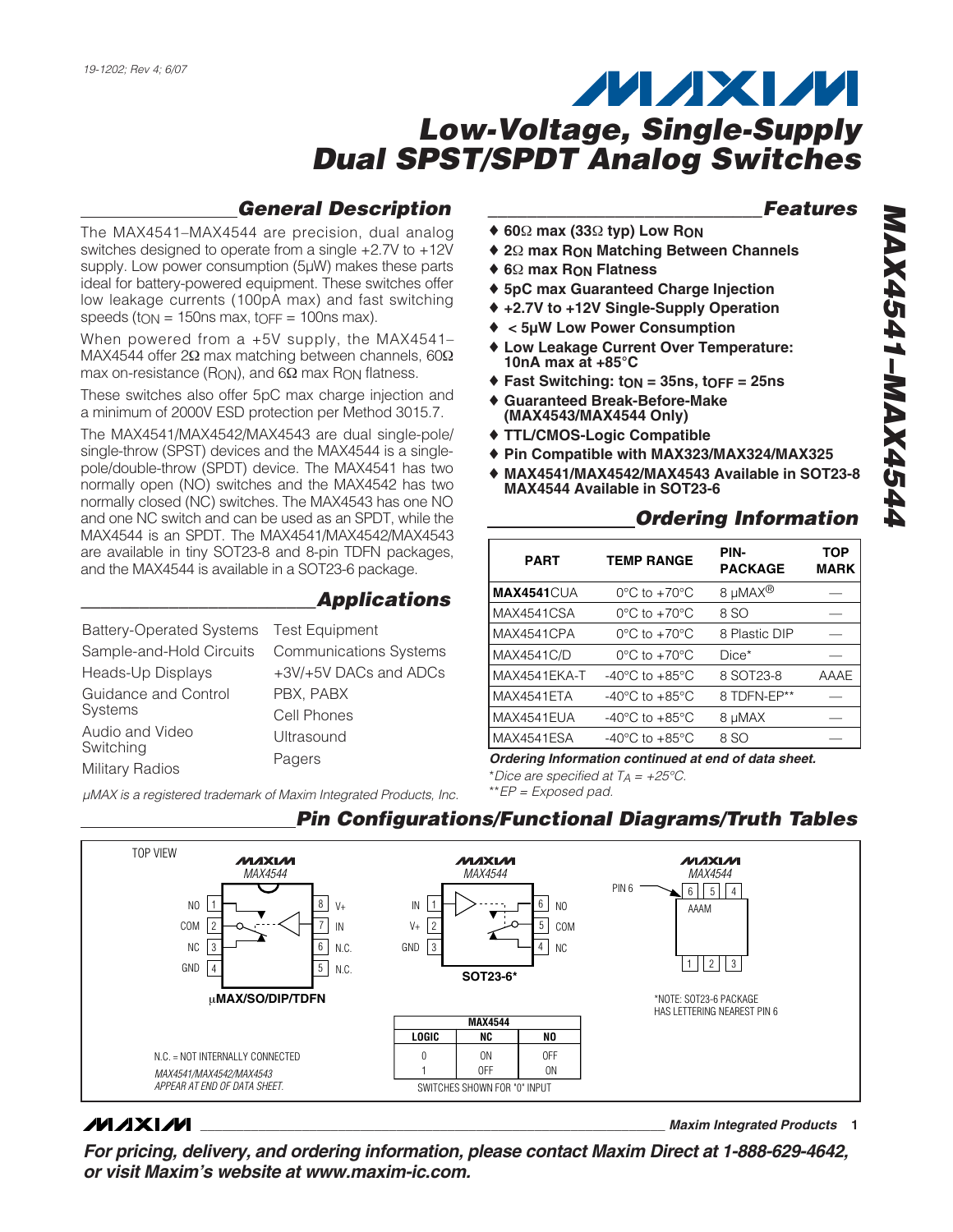#### **ABSOLUTE MAXIMUM RATINGS**

Voltage Referenced to GND

| $IN_{-}$ , COM <sub>-</sub> , NC <sub>-</sub> , NO <sub>-</sub> (Note 1)-0.3V to (V+ + 0.3V) |  |
|----------------------------------------------------------------------------------------------|--|
|                                                                                              |  |
| Peak Current, COM, NO, NC                                                                    |  |
|                                                                                              |  |
|                                                                                              |  |
| Continuous Power Dissipation                                                                 |  |
| SOT23-6 (derate 7.1mW/°C above +70°C)571mW                                                   |  |
| SOT23-8 (derate 5.3mW/°C above +70°C)421mW                                                   |  |

| TDFN (derate 24.4mW/°C above +70°C)1951mW        |  |
|--------------------------------------------------|--|
| µMAX (derate 4.10mW/°C above +70°C) 330mW        |  |
| Narrow SO (derate 5.88mW/°C above +70°C) 471mW   |  |
| Plastic DIP (derate 9.09mW/°C above +70°C) 727mW |  |
| <b>Operating Temperature Ranges</b>              |  |
|                                                  |  |
|                                                  |  |
| Storage Temperature Range -65°C to +150°C        |  |
| Lead Temperature (soldering, 10s) +300°C         |  |
|                                                  |  |

**Note 1:** Signals on NC\_, NO\_, COM\_, or IN\_ exceeding V+ or V- are clamped by internal diodes. Limit forward diode current to maximum current rating.

*Stresses beyond those listed under "Absolute Maximum Ratings" may cause permanent damage to the device. These are stress ratings only, and functional operation of the device at these or any other conditions beyond those indicated in the operational sections of the specifications is not implied. Exposure to absolute maximum rating conditions for extended periods may affect device reliability.*

### **ELECTRICAL CHARACTERISTICS—Single +5V Supply**

 $(V_{+} = +5V \pm 10\%$ , GND = 0, V<sub>INH</sub> = 2.4V, V<sub>INL</sub> = 0.8V, T<sub>A</sub> = T<sub>MIN</sub> to T<sub>MAX</sub>, unless otherwise noted.) (Notes 2, 3)

| <b>PARAMETER</b>                    | <b>SYMBOL</b>                              | <b>CONDITIONS</b>                                                          |                                        |      | <b>MIN</b> | <b>TYP</b> | <b>MAX</b>     | <b>UNITS</b> |
|-------------------------------------|--------------------------------------------|----------------------------------------------------------------------------|----------------------------------------|------|------------|------------|----------------|--------------|
| <b>ANALOG SWITCH</b>                |                                            |                                                                            |                                        |      |            |            |                |              |
| Analog Signal Range                 | $V_{COM}$ .<br>$V_{NO_-,}$<br>$V_{NC_{-}}$ | (Note 4)                                                                   |                                        |      | $\Omega$   |            | $V +$          | $\vee$       |
| On-Resistance                       |                                            | $V + = 4.5V$ ,                                                             | $T_A = +25^{\circ}C$                   |      |            | 30         | 60             | $\Omega$     |
|                                     | Ron                                        | $I_{COM} = 1.0mA,$<br>$V_{NO}$ or $V_{NC}$ = 3.5V                          | $T_A = T_{MIN}$ to $T_{MAX}$           |      |            |            | 75             |              |
| On-Resistance Match                 | $\Delta$ R <sub>ON</sub>                   | $V + = 5V$ ,                                                               | $T_A = +25$ °C                         |      |            | 0.8        | 2              | Ω            |
| Between Channels (Note 5)           |                                            | $ICOM = 1.0mA,$<br>$V_{NO}$ or $V_{NC}$ = 3.5V                             | $T_A = T_{MIN}$ to $T_{MAX}$           |      |            |            | $\overline{4}$ |              |
| On-Resistance Flatness              |                                            | $V + 5V$ :                                                                 | $T_A = +25$ °C                         |      |            | 2          | 6              | Ω            |
| (Note 6)                            | RFLAT(ON)                                  | $I_{COM} = 1.0mA$ ; $V_{NO}$ or<br>$V_{\text{NC}} = 1V, 2V, 3V$            | $T_A = T_{MIN}$ to $T_{MAX}$           |      |            |            | 8              |              |
| NO_ or NC_ Off-Leakage              | INO(OFF)                                   | $V + = 5.5V$ ;                                                             | $T_A = +25^{\circ}C$                   |      | $-0.1$     | ±0.01      | $+0.1$         |              |
| Current (Note 7)                    | $\alpha$<br>INC(OFF)                       | $V_{COM} = 1V, 4.5V;$<br>$V_{NO}$ or $V_{NC}$ = 4.5V, 1V                   | $T_A = T_{MIN}$<br>to T <sub>MAX</sub> | C, E | $-5$       |            | $+5$           | nA           |
|                                     |                                            | $V + 5.5V$ ;                                                               | $T_A = +25^{\circ}C$                   |      | $-0.1$     |            | $+0.1$         |              |
| COM_Off-Leakage Current<br>(Note 7) | COM(OFF)                                   | $V_{COM} = 4.5V, 1V;$<br>$V_{NO_}$ or $V_{NC_} = 1V, 4.5V$                 | $TA = TMIN$<br>to T <sub>MAX</sub>     | C, E | $-5$       |            | $+5$           | nA           |
|                                     |                                            | $V + = 5.5V$ ;                                                             | $T_A = +25$ °C                         |      | $-0.2$     |            | $+0.2$         |              |
| COM_On-Leakage Current<br>(Note 7)  | ICOM(ON)                                   | $V_{COM} = 1V, 4.5V$ or<br>$V_{NO}$ or $V_{NC}$ = 1V,<br>4.5V, or floating | $T_A = T_{MIN}$<br>to T <sub>MAX</sub> | C, E | $-10$      |            | $+10$          | nA           |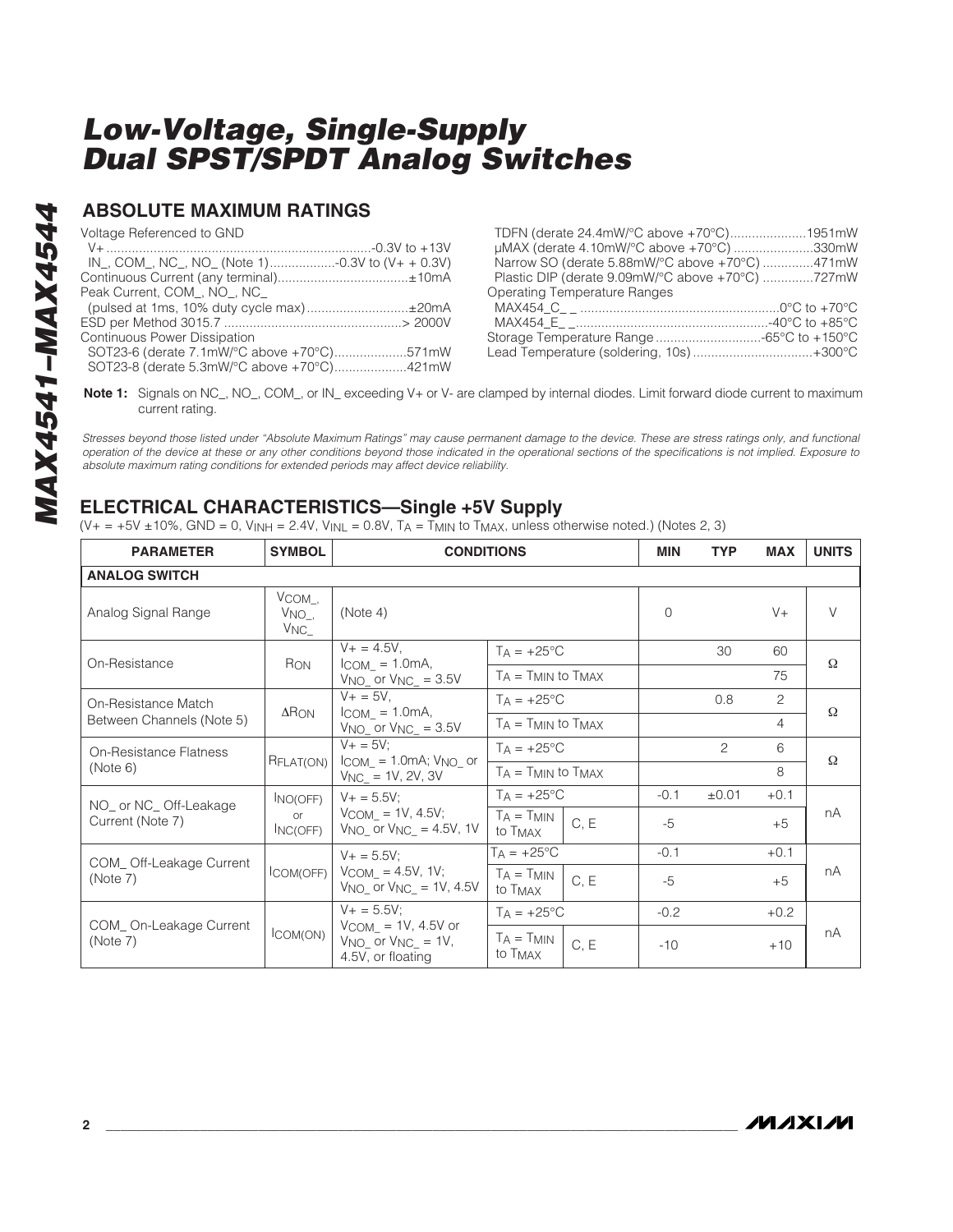#### **ELECTRICAL CHARACTERISTICS—Single +5V Supply (continued)**

 $(V_+ = +5V \pm 10\%$ , GND = 0,  $V_{INH} = 2.4V$ ,  $V_{INL} = 0.8V$ ,  $T_A = T_{MIN}$  to  $T_{MAX}$ , unless otherwise noted.) (Notes 2, 3)

| <b>PARAMETER</b>                         | <b>SYMBOL</b> |                                                                                        | <b>CONDITIONS</b>                                                           | <b>MIN</b>     | <b>TYP</b> | <b>MAX</b> | <b>UNITS</b> |
|------------------------------------------|---------------|----------------------------------------------------------------------------------------|-----------------------------------------------------------------------------|----------------|------------|------------|--------------|
| <b>DYNAMIC</b>                           |               |                                                                                        |                                                                             |                |            |            |              |
| Turn-On Time                             | ton           | $V_{NO_}$ or $V_{NC_} = 3V$ ,                                                          | $T_A = +25^{\circ}C$                                                        |                | 35         | 100        | ns           |
|                                          |               | Figure 2                                                                               | $T_A = T_{MIN}$ to $T_{MAX}$                                                |                |            | 240        |              |
| Turn-Off Time                            | toff          | $V_{NO}$ or $V_{NC}$ = 3V,                                                             | $T_A = +25$ °C                                                              |                | 25         | 75         | ns           |
|                                          |               | Figure 2                                                                               | $T_A = T_{MIN}$ to $T_{MAX}$                                                |                |            | 150        |              |
| Break-Before-Make Time<br>Delay (Note 4) | tD            |                                                                                        | MAX4543/MAX4544 only, R <sub>1</sub> = 300 $\Omega$ , C <sub>1</sub> = 35pF | $\overline{2}$ | 10         |            | ns           |
| Charge Injection<br>(Note 4)             | Q             | $C_L = 1.0nF$ , VGEN = 0, RGEN = 0, TA = +25°C,<br>Figure 4                            |                                                                             |                | 1          | 5          | рC           |
| Off-Isolation (Note 8)                   | <b>OIRR</b>   | $R_1 = 50\Omega$ , C <sub>1</sub> = 5pF, f = 1MHz, T <sub>A</sub> = +25°C,<br>Figure 5 |                                                                             |                | $-76$      |            | dB           |
| Crosstalk (Note 9)                       |               | $R_L = 50\Omega$ , C <sub>L</sub> = 5pF, f = 1MHz, T <sub>A</sub> = +25°C,<br>Figure 6 |                                                                             |                | $-90$      |            | dB           |
| NC_ or NO_ Capacitance                   | COFF          | $f = 1$ MHz, $TA = +25^{\circ}C$ , Figure 7                                            |                                                                             |                | 8          |            | pF           |
| COM Off-Capacitance                      | CCOM(OFF)     | f = 1MHz, $T_A$ = +25°C, Figure 7                                                      |                                                                             |                | 8          |            | pF           |
| COM_On-Capacitance                       | CCOM(ON)      | $f = 1$ MHz, $T_A = +25$ °C,<br>Figure 7                                               | MAX4541/MAX4542/<br>MAX4543                                                 |                | 13         |            | pF           |
|                                          |               |                                                                                        | MAX4544                                                                     |                | 20         |            |              |
| <b>SUPPLY</b>                            |               |                                                                                        |                                                                             |                |            |            |              |
| Power-Supply Range                       | $V +$         |                                                                                        |                                                                             | 2.7            |            | 12         | $\vee$       |
| Positive Supply Current                  | $ +$          | $V_+$ = 5.5V, $V_{\text{IN}}$ = 0 or V+, all channels on or off                        |                                                                             | $-1$           | ±0.0001    | $+1$       | μA           |
| <b>LOGIC INPUT</b>                       |               |                                                                                        |                                                                             |                |            |            |              |
| Input-Voltage Low                        | <b>VINL</b>   |                                                                                        |                                                                             |                |            | 0.8        | V            |
| Input-Voltage High                       | <b>VINH</b>   |                                                                                        |                                                                             | 2.4            |            |            | $\vee$       |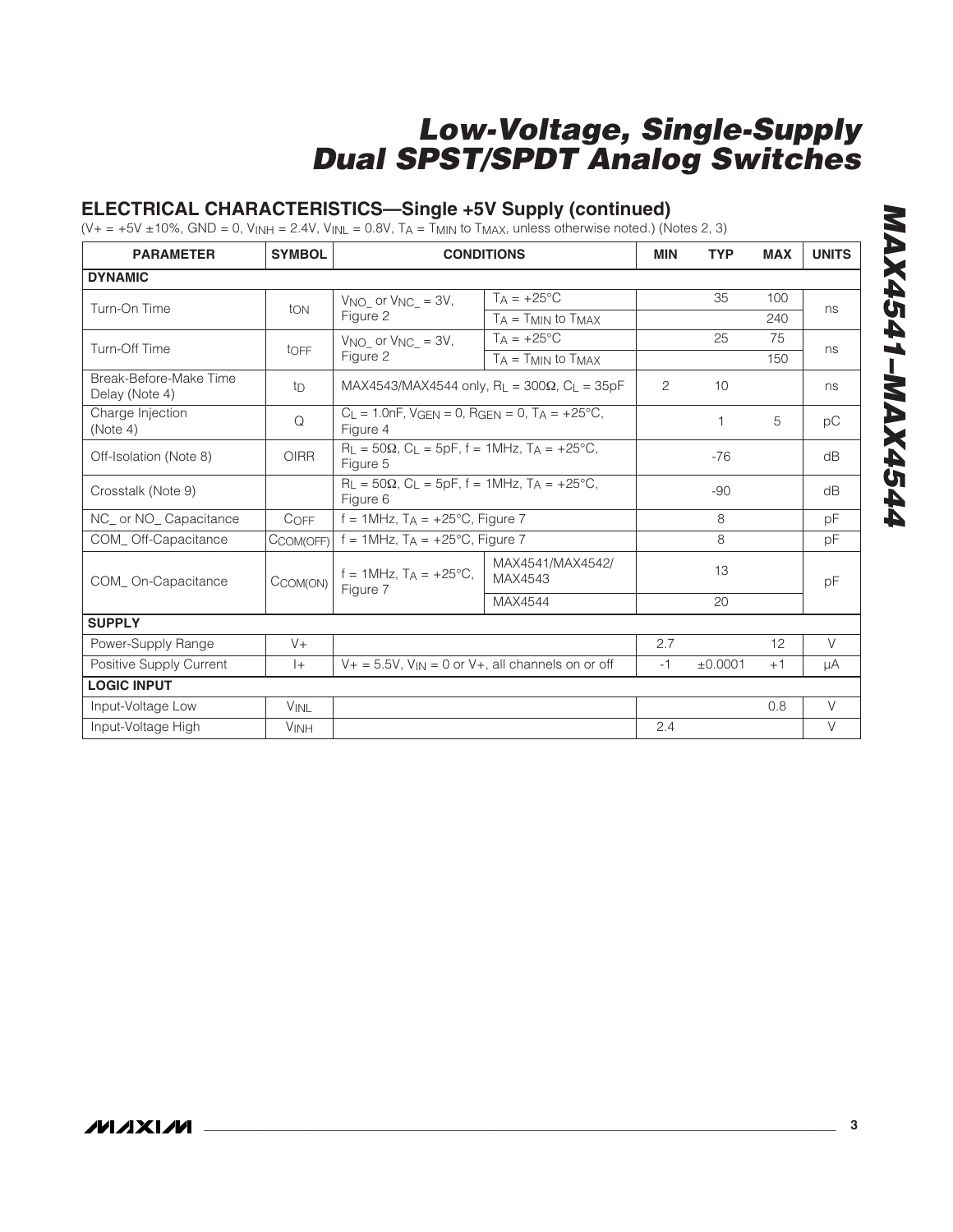#### **ELECTRICAL CHARACTERISTICS—Single +3.3V Supply**

(V+ = +3.0V to +3.6V, GND = 0, V<sub>INH</sub> = 2.4V, V<sub>INL</sub> = 0.8V, T<sub>A</sub> = T<sub>MIN</sub> to T<sub>MAX</sub>, unless otherwise noted.) (Notes 2, 3)

| <b>PARAMETER</b>                         | <b>SYMBOL</b>                                       |                                                                                    | <b>CONDITIONS</b>            | <b>MIN</b>     | <b>TYP</b> | <b>MAX</b> | <b>UNITS</b> |
|------------------------------------------|-----------------------------------------------------|------------------------------------------------------------------------------------|------------------------------|----------------|------------|------------|--------------|
| <b>ANALOG SWITCH</b>                     |                                                     |                                                                                    |                              |                |            |            |              |
| Analog Signal Range                      | $V_{COM}$ ,<br>V <sub>NO</sub> .<br>V <sub>NC</sub> | (Note 3)                                                                           |                              | $\Omega$       |            | $V +$      | $\vee$       |
| <b>Channel On-Resistance</b>             | R <sub>ON</sub>                                     | $V + = 3V$ .<br>$ICOM = 1.0mA,$                                                    | $TA = +25^{\circ}C$          |                | 50         | 125        | Ω            |
|                                          |                                                     | $VNO_$ or $VNC_$ = 1.5V                                                            | $T_A = T_{MIN}$ to $T_{MAX}$ |                |            | 275        |              |
| <b>DYNAMIC</b>                           |                                                     |                                                                                    |                              |                |            |            |              |
| Turn-On Time (Note 3)                    | ton                                                 | $VNO_$ or $VNC_$ = 1.5V                                                            | $TA = +25^{\circ}C$          |                | 80         | 400        | ns           |
|                                          |                                                     |                                                                                    | $T_A = T_{MIN}$ to $T_{MAX}$ |                |            | 500        |              |
| Turn-Off Time (Note 3)                   | toFF                                                | $V_{NO}$ or $V_{NC}$ = 1.5V                                                        | $T_A = +25$ °C               |                | 50         | 125        | ns           |
|                                          |                                                     |                                                                                    | $TA = TMIN$ to $TMAX$        |                |            | 175        |              |
| Break-Before-Make Time<br>Delay (Note 3) | tp                                                  | MAX4543/MAX4544 only, $R_L = 300\Omega$ , $C_L = 35pF$ ,<br>$T_A = +25$ °C         |                              | $\overline{c}$ | 30         |            | ns           |
| Charge Injection (Note 3)                | Q                                                   | $C_1 = 1.0nF$ , $V_{\text{GFN}} = 0$ , $R_{\text{GFN}} = 0$ , $T_A = +25^{\circ}C$ |                              |                |            | 5          | рC           |
| <b>SUPPLY</b>                            |                                                     |                                                                                    |                              |                |            |            |              |
| Positive Supply Current                  | $ + $                                               | $V_+$ = 3.6V, $V_{IN}$ = 0 or V+, all channels on or off                           |                              | $-1$           |            | $+1$       | μA           |

**Note 2:** QFN and SOT-packaged parts are 100% tested at +25°C only and guaranteed by correlation at the full hot rated temperature. **Note 3:** The algebraic convention, where the most negative value is a minimum and the most positive value a maximum, is used in this data sheet.

**Note 4:** Guaranteed by design.

**Note 5:**  $\Delta R_{ON} = \Delta R_{ON}$  max -  $\Delta R_{ON}$  min.

**Note 6:** Flatness is defined as the difference between the maximum and minimum value of on-resistance as measured over the specified analog signal range.

**Note 7:** Leakage parameters are 100% tested at maximum rated hot temperature and guaranteed by correlation at +25°C.

**Note 8:** Off-isolation = 20 x log<sub>10</sub> [V<sub>COM</sub> / (V<sub>NC</sub> or V<sub>NO</sub>)], V<sub>COM</sub> = output, V<sub>NC</sub> or V<sub>NO</sub> = input to off switch.

**Note 9:** Between the two switches, MAX4541/MAX4542/MAX4543 only.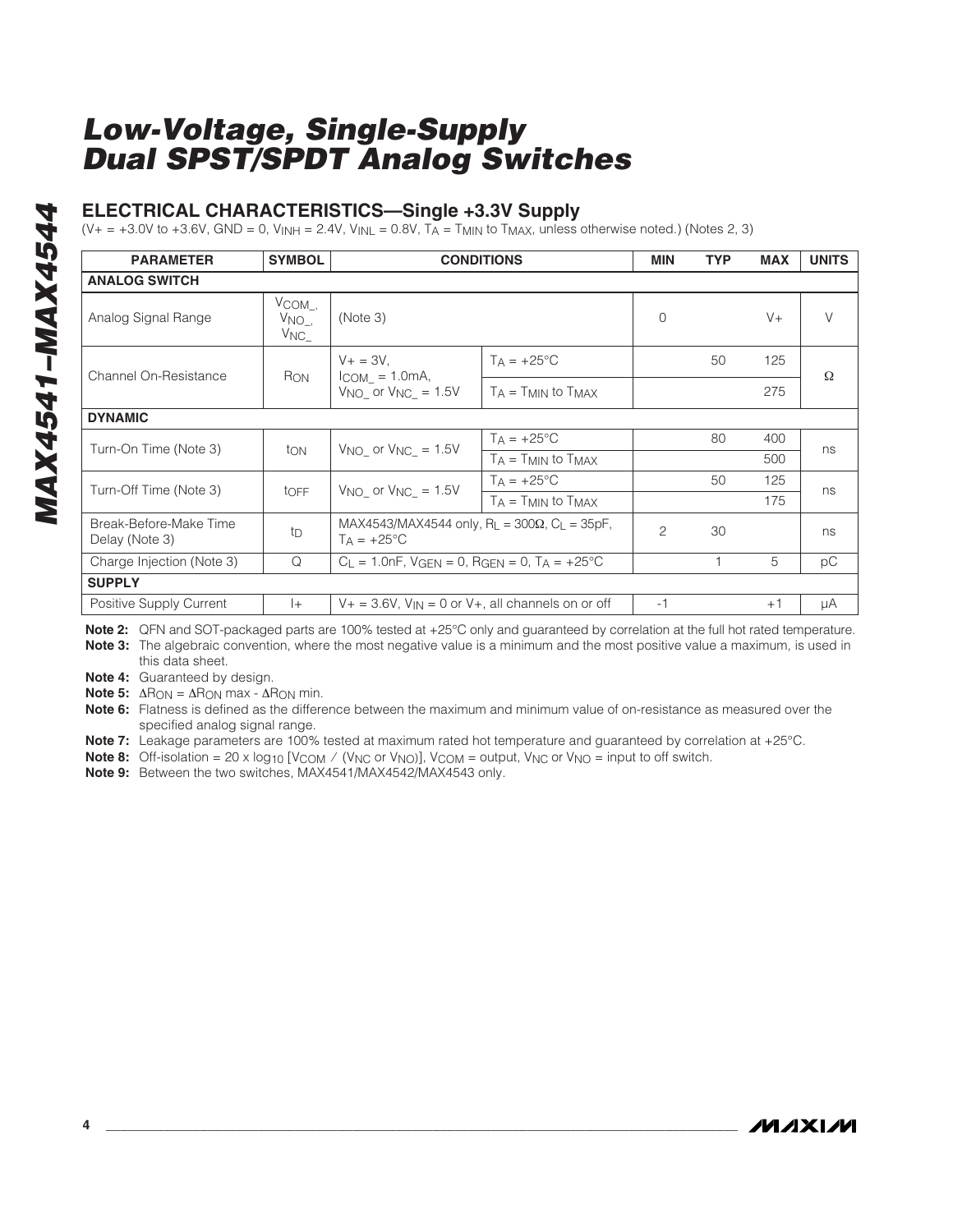#### *\_\_\_\_\_\_\_\_\_\_\_\_\_\_\_\_\_\_\_\_\_\_\_\_\_\_\_\_\_\_\_\_\_\_\_\_\_\_\_\_\_\_Typical Operating Characteristics*

*MAX4541–MAX4544*

**MAX4541-MAX4544** 

 $(T_A = +25^{\circ}C,$  unless otherwise noted.)

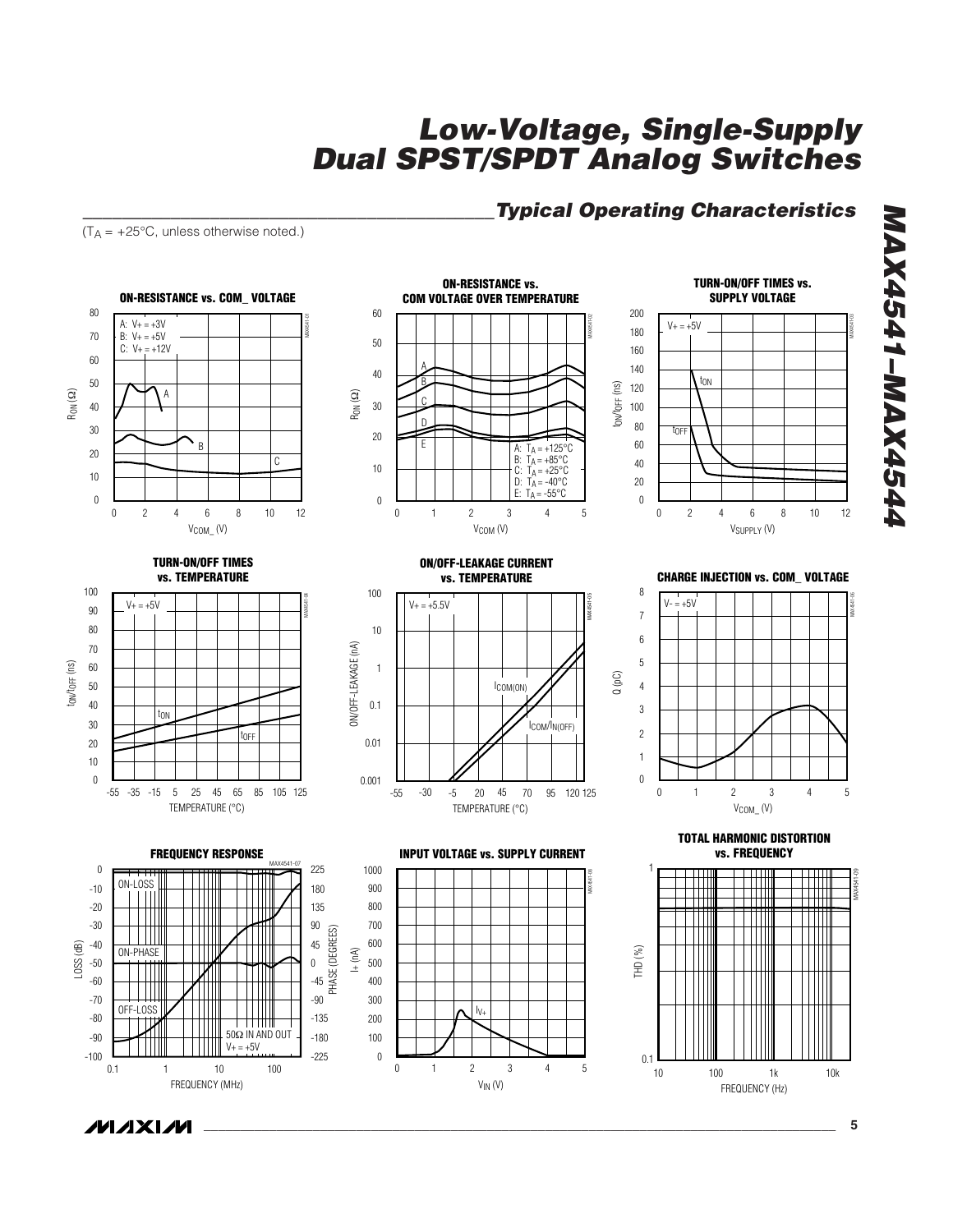|                                      |                |                                      |                | <b>PIN</b>                           |                |                                      |                |                  |                                 |
|--------------------------------------|----------------|--------------------------------------|----------------|--------------------------------------|----------------|--------------------------------------|----------------|------------------|---------------------------------|
|                                      | <b>MAX4541</b> |                                      | <b>MAX4542</b> |                                      | <b>MAX4543</b> |                                      | <b>MAX4544</b> | <b>NAME</b>      | <b>FUNCTION</b>                 |
| DIP/SO/<br>$\mu$ MAX/<br><b>TDFN</b> | <b>SOT23-8</b> | DIP/SO/<br>$\mu$ MAX/<br><b>TDFN</b> | <b>SOT23-8</b> | DIP/SO/<br>$\mu$ MAX/<br><b>TDFN</b> | <b>SOT23-8</b> | DIP/SO/<br>$\mu$ MAX/<br><b>TDFN</b> | <b>SOT23-6</b> |                  |                                 |
|                                      | 1              |                                      |                |                                      |                |                                      |                | NO <sub>1</sub>  | Analog Switch 1-Normally Open   |
| $\overline{c}$                       | 8              | $\overline{c}$                       | 8              | $\overline{c}$                       | 8              |                                      |                | COM1             | Analog Switch 1-Common          |
| 3                                    | 3              | 3                                    | 3              | 3                                    | 3              |                                      |                | IN2              | Digital Control Input 2         |
| 4                                    | 6              | $\overline{4}$                       | 6              | $\overline{4}$                       | 6              | 4                                    | 3              | <b>GND</b>       | Ground-Negative Supply Input    |
| 5                                    | 5              |                                      |                |                                      |                |                                      |                | NO <sub>2</sub>  | Analog Switch 2-Normally Open   |
| 6                                    | $\overline{4}$ | 6                                    | 4              | 6                                    | $\overline{4}$ |                                      |                | COM <sub>2</sub> | Analog Switch 2-Common          |
| $\overline{7}$                       | $\overline{7}$ | $\overline{7}$                       | $\overline{7}$ | $\overline{7}$                       | $\overline{7}$ |                                      |                | IN <sub>1</sub>  | Digital Control Input 1         |
| 8                                    | $\overline{c}$ | 8                                    | $\overline{c}$ | 8                                    | $\overline{c}$ | 8                                    | 2              | $V +$            | Positive Supply Voltage Input   |
|                                      |                | Н                                    | $\overline{1}$ |                                      |                |                                      |                | NC <sub>1</sub>  | Analog Switch 1-Normally Closed |
|                                      |                | 5                                    | 5              | 5                                    | 5              |                                      |                | NC <sub>2</sub>  | Analog Switch 2-Normally Closed |
|                                      |                |                                      |                |                                      |                |                                      | 6              | <b>NO</b>        | Analog Switch-Normally Open     |
|                                      |                |                                      |                |                                      |                | $\overline{c}$                       | 5              | <b>COM</b>       | Analog Switch-Common            |
|                                      |                |                                      |                |                                      |                | 3                                    | 4              | <b>NC</b>        | Analog Switch-Normally Closed   |
|                                      |                |                                      |                |                                      |                | 5, 6                                 | --             | N.C.             | Not Connected (Open Circuit)    |
|                                      |                |                                      |                |                                      |                | 7                                    | $\overline{1}$ | IN               | Digital Control Input           |
| EP                                   |                | EP                                   |                | EP                                   |                | EP                                   |                | EP               | Exposed Pad. Connect EP to V+.  |

### *Applications Information Logic Levels*



*Figure 1. Overvoltage Protection Using Two External Blocking Diodes*

*Pin Description*

The MAX4541–MAX4544 are TTL compatible when powered from a single +5V supply. When powered from other supply voltages, TTL compatibility is guaranteed and the logic inputs can be driven rail-to-rail. For example, with a +12V supply, IN1 and IN2 can be driven low to 0 and high to 12V. With a +3.3V supply, IN1 and IN2 should be driven low to 0 and high to 3.3V.

Driving IN1 and IN2 rail-to-rail minimizes power consumption.

#### *Analog Signal Levels*

Analog signals that range over the entire supply voltage (V+ to GND) can be switched with very little change in on-resistance over the entire voltage range (see the *Typical Operating Characteristics*). All the switches are bidirectional, so the NO\_, NC\_, and COM\_ pins can be used as either inputs or outputs.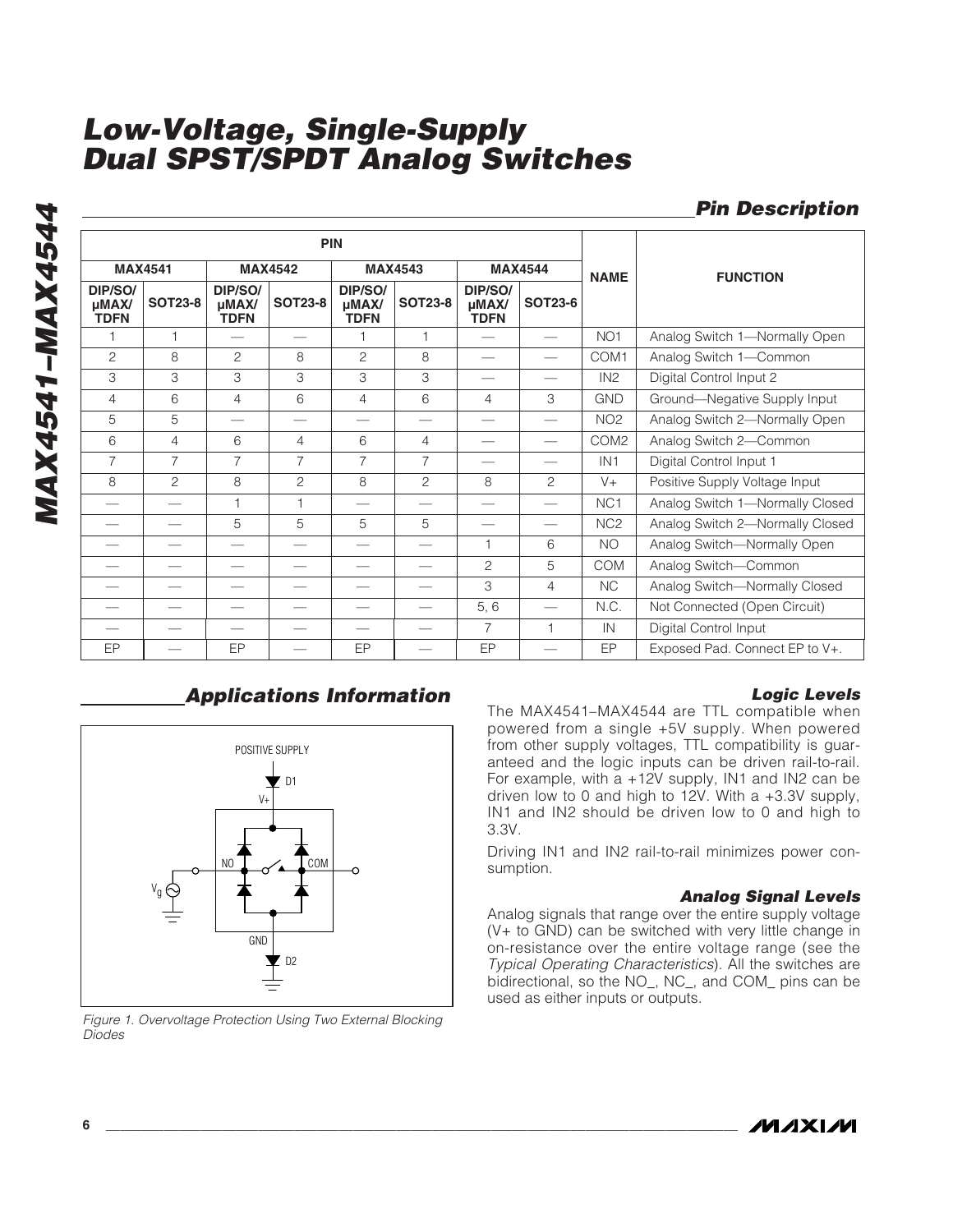#### *Power-Supply Sequencing and Overvoltage Protection*

Do not exceed the absolute maximum ratings because stresses beyond the listed ratings may cause permanent damage to the devices.

Proper power-supply sequencing is recommended for all CMOS devices. Always apply V+ before applying analog signals or logic inputs, especially if the analog or logic signals are not current limited. If this sequencing is not possible, and if the analog or logic inputs are not current limited to <10mA, add a small-signal diode (D1) as shown in Figure 1. If the analog signal can dip below GND, add D2. Adding protection diodes reduces the analog signal range to a diode drop (about 0.7V) below V+ (for D1), and to a diode drop above ground (for D2). Leakage is unaffected by adding the diodes. On-resistance increases by a small amount at low supply voltages. Maximum supply voltage  $(V+)$ must not exceed 13V.

Adding protection diodes causes the logic thresholds to be shifted relative to the power-supply rails. This can be significant when low supply voltages (+5V or less) are used. With a +5V supply, TTL compatibility is not guaranteed when protection diodes are added. Driving IN1 and IN2 all the way to the supply rails (i.e., to a diode drop higher than the V+ pin, or to a diode drop lower than the GND pin) is always acceptable.

Protection diodes D1 and D2 also protect against some overvoltage situations. With Figure 1's circuit, if the supply voltage is below the absolute maximum rating, and if a fault voltage up to the absolute maximum rating is applied to an analog signal pin, no damage will result.

#### *Test Circuits/Timing Diagrams*



*Figure 2. Switching Time*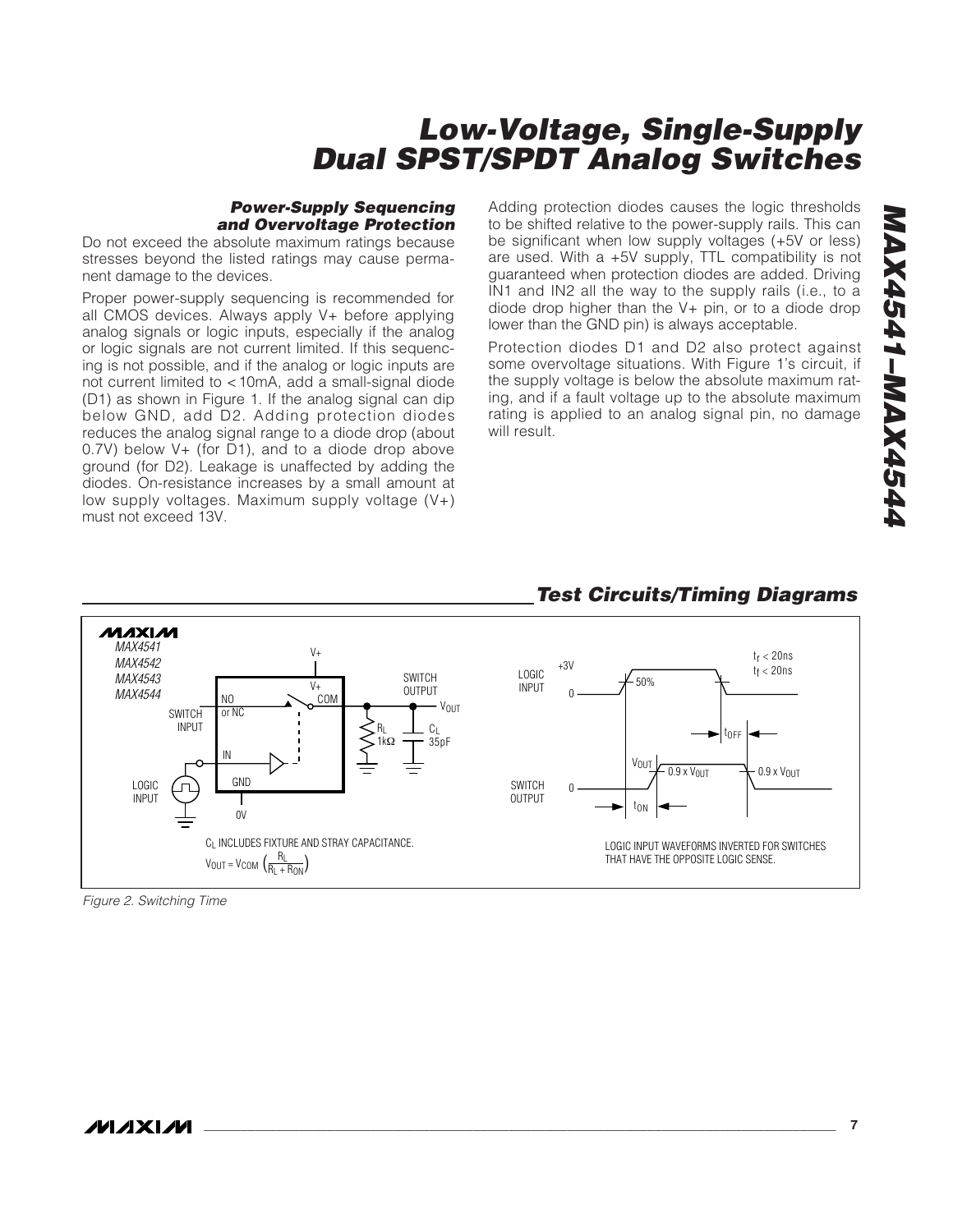

#### *\_\_\_\_\_\_\_\_\_\_\_\_\_\_\_\_\_\_\_\_\_\_\_\_\_\_\_\_\_\_\_\_\_Test Circuits/Timing Diagrams (continued)*

*Figure 3a. Break-Before-Make Interval (MAX4543 Only)*



*Figure 3b. Break-Before-Make Interval (MAX4544 Only)*



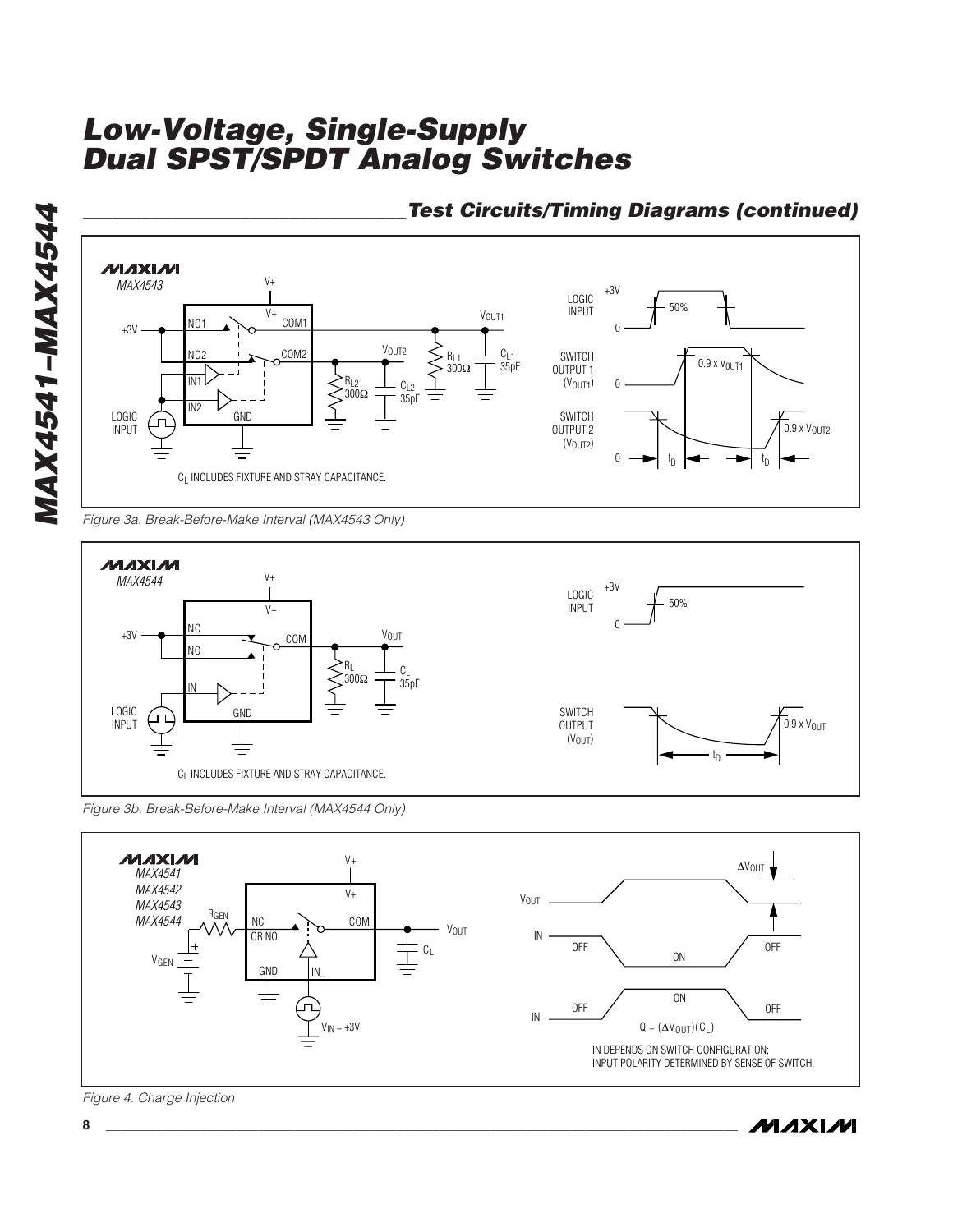

# *\_\_\_\_\_\_\_\_\_\_\_\_\_\_\_\_\_\_\_\_\_\_\_\_\_\_\_\_\_\_\_\_\_Test Circuits/Timing Diagrams (continued)*



*Figure 5. Off-Isolation* 



*Figure 7. Channel Off/On-Capacitance*

*Figure 6. Crosstalk* 

*MAX4541–MAX4544*

**APSAXAM-1434XAM**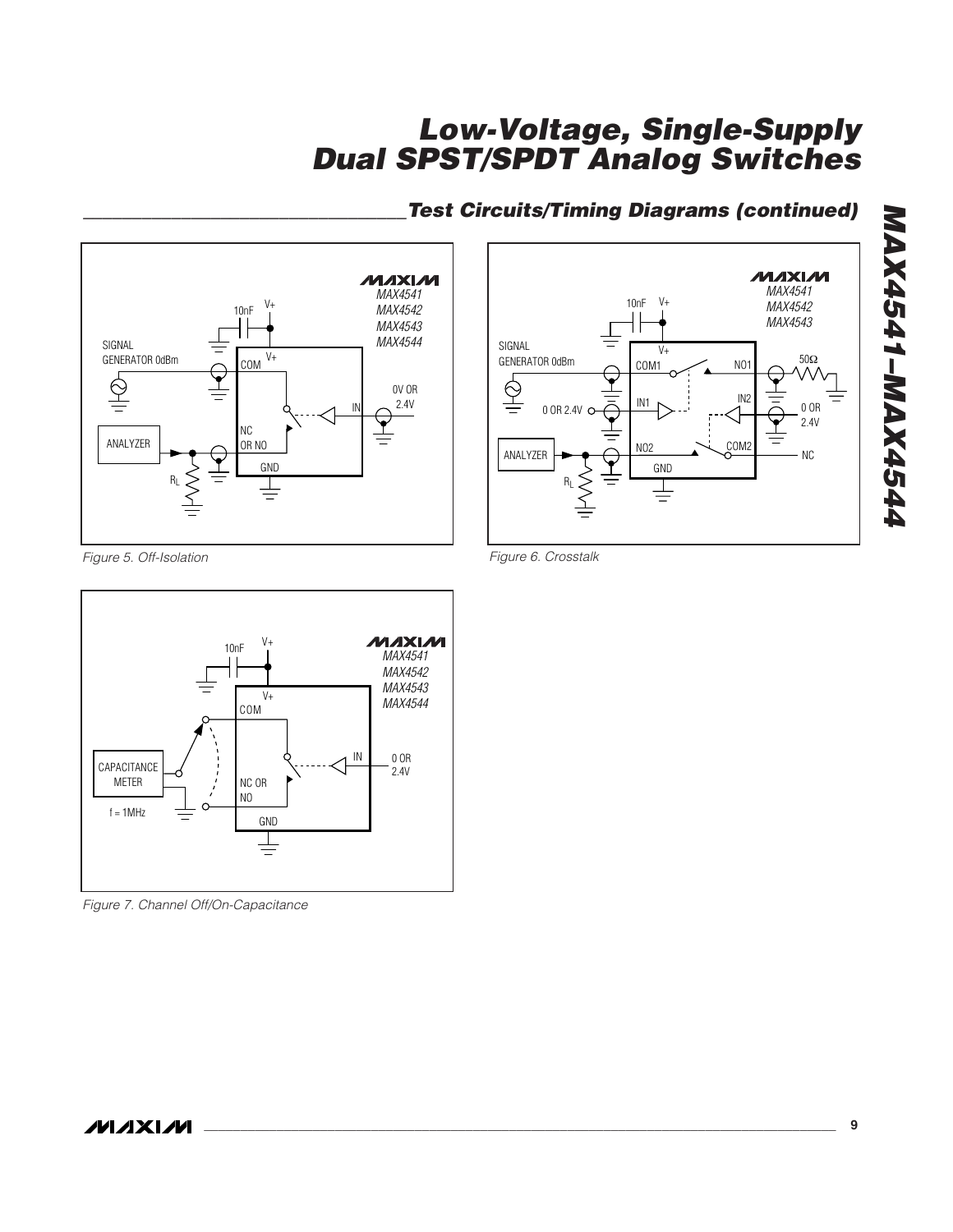### *\_\_\_Ordering Information (continued)*

| ,,,,,              | ----                                 |                        |                           |
|--------------------|--------------------------------------|------------------------|---------------------------|
| <b>PART</b>        | <b>TEMP RANGE</b>                    | PIN-<br><b>PACKAGE</b> | <b>TOP</b><br><b>MARK</b> |
| MAX4541EPA         | -40 $^{\circ}$ C to +85 $^{\circ}$ C | 8 Plastic DIP          |                           |
| <b>MAX4542CUA</b>  | $0^{\circ}$ C to +70 $^{\circ}$ C    | 8 µMAX                 |                           |
| MAX4542CSA         | $0^{\circ}$ C to +70 $^{\circ}$ C    | 8 SO                   |                           |
| MAX4542CPA         | $0^{\circ}$ C to +70 $^{\circ}$ C    | 8 Plastic DIP          |                           |
| MAX4542C/D         | 0°C to +70°C                         | Dice*                  |                           |
| MAX4542EKA-T       | -40 $^{\circ}$ C to +85 $^{\circ}$ C | 8 SOT23-8              | AAAF                      |
| MAX4542ETA         | -40 $^{\circ}$ C to +85 $^{\circ}$ C | 8 TDFN-EP**            |                           |
| MAX4542EUA         | -40 $^{\circ}$ C to +85 $^{\circ}$ C | 8 µMAX                 |                           |
| <b>MAX4542ESA</b>  | -40 $^{\circ}$ C to +85 $^{\circ}$ C | 8 SO                   |                           |
| MAX4542EPA         | -40 $^{\circ}$ C to +85 $^{\circ}$ C | 8 Plastic DIP          |                           |
| <b>MAX4543</b> CUA | $0^{\circ}$ C to +70 $^{\circ}$ C    | 8 µMAX                 |                           |
| MAX4543CSA         | $0^{\circ}$ C to +70 $^{\circ}$ C    | 8 SO                   |                           |
| MAX4543CPA         | $0^{\circ}$ C to +70 $^{\circ}$ C    | 8 Plastic DIP          |                           |
| MAX4543C/D         | $0^{\circ}$ C to +70 $^{\circ}$ C    | Dice*                  |                           |
| MAX4543EKA-T       | -40 $^{\circ}$ C to +85 $^{\circ}$ C | 8 SOT23-8              | AAAG                      |
| MAX4543ETA         | -40 $^{\circ}$ C to +85 $^{\circ}$ C | 8 TDFN-EP**            |                           |
| MAX4543EUA         | -40 $^{\circ}$ C to +85 $^{\circ}$ C | 8 µMAX                 |                           |
| MAX4543ESA         | -40 $^{\circ}$ C to +85 $^{\circ}$ C | 8 SO                   |                           |
| MAX4543EPA         | -40 $^{\circ}$ C to +85 $^{\circ}$ C | 8 Plastic DIP          |                           |
| <b>MAX4544CUA</b>  | $0^{\circ}$ C to +70 $^{\circ}$ C    | 8 µMAX                 |                           |
| MAX4544CSA         | $0^{\circ}$ C to +70 $^{\circ}$ C    | 8 SO                   |                           |
| MAX4544CPA         | $0^{\circ}$ C to $+70^{\circ}$ C     | 8 Plastic DIP          |                           |
| MAX4544C/D         | $0^{\circ}$ C to +70 $^{\circ}$ C    | Dice*                  |                           |
| MAX4544EUT-T       | -40 $^{\circ}$ C to +85 $^{\circ}$ C | 6 SOT23-6              | <b>AAAM</b>               |
| MAX4544ETA         | -40 $^{\circ}$ C to +85 $^{\circ}$ C | 8 TDFN-EP**            |                           |
| MAX4544EUA         | -40 $^{\circ}$ C to +85 $^{\circ}$ C | 8 µMAX                 |                           |
| MAX4544ESA         | -40 $^{\circ}$ C to +85 $^{\circ}$ C | 8 SO                   |                           |
| MAX4544EPA         | -40 $^{\circ}$ C to +85 $^{\circ}$ C | 8 Plastic DIP          |                           |

\**Dice are specified at TA = +25°C.*

\*\**EP = Exposed pad.*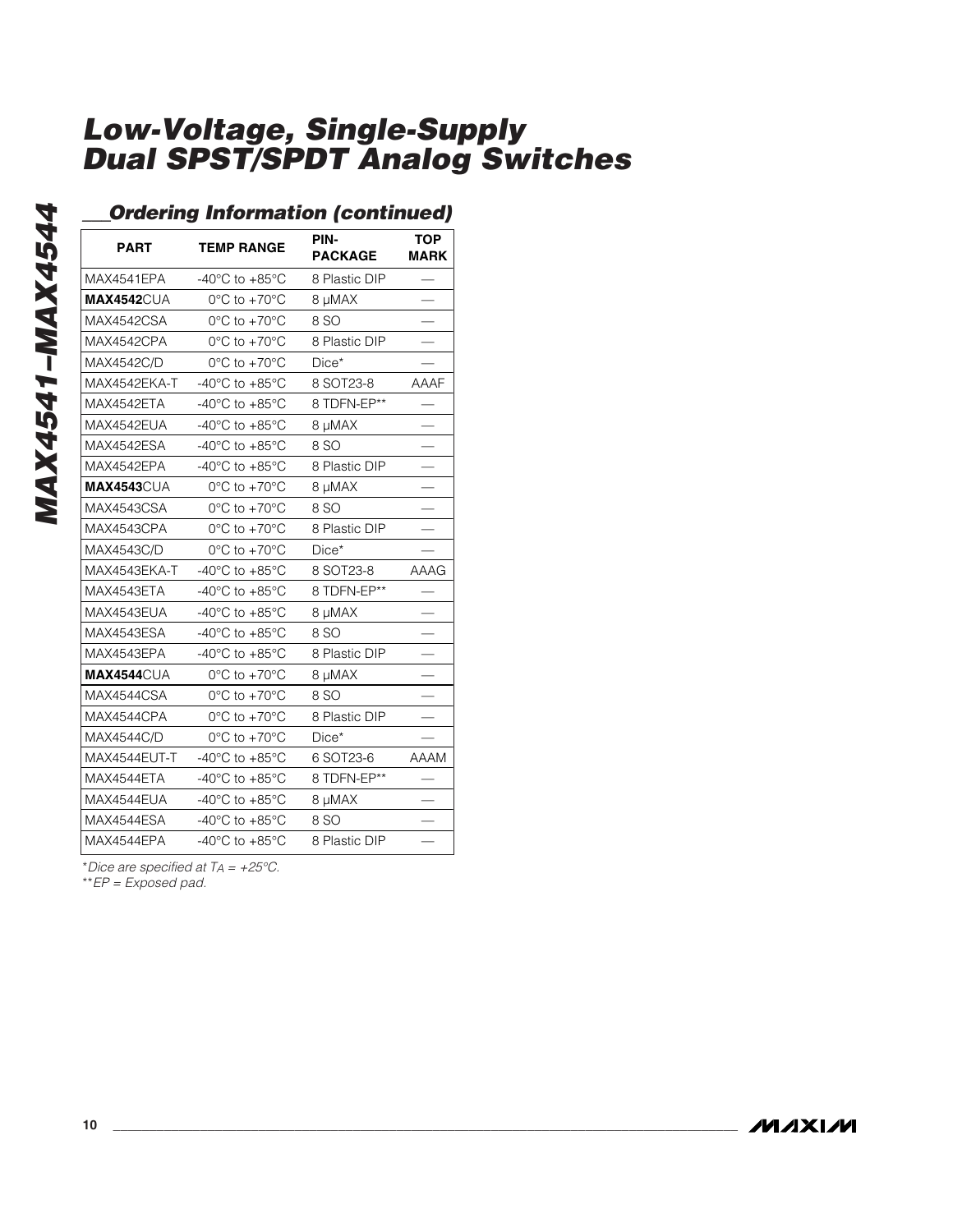

#### *\_\_\_\_\_\_\_\_\_Pin Configurations/Functional Diagrams/Truth Tables (continued)*

*MAX4541–MAX4544*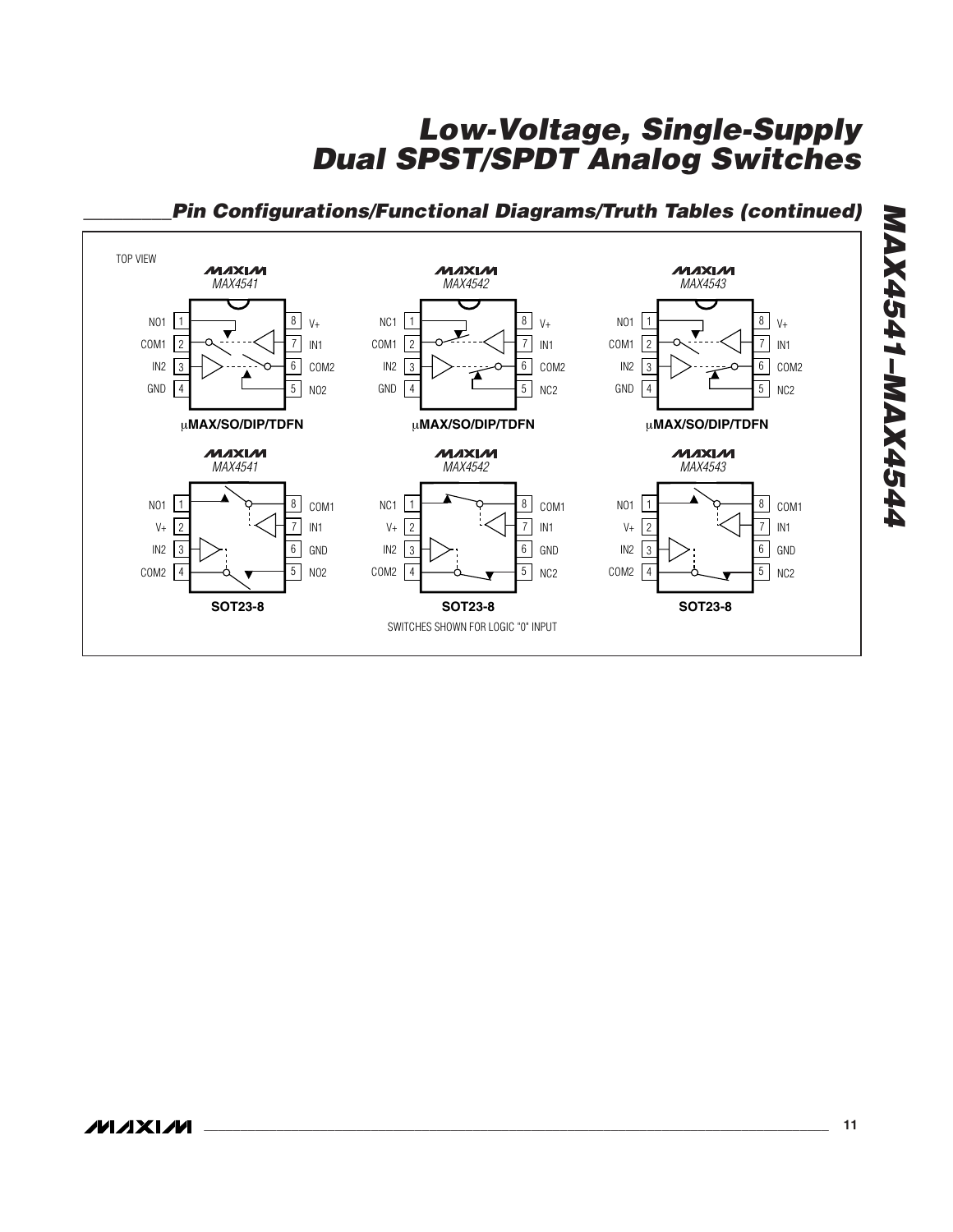#### *Package Information*

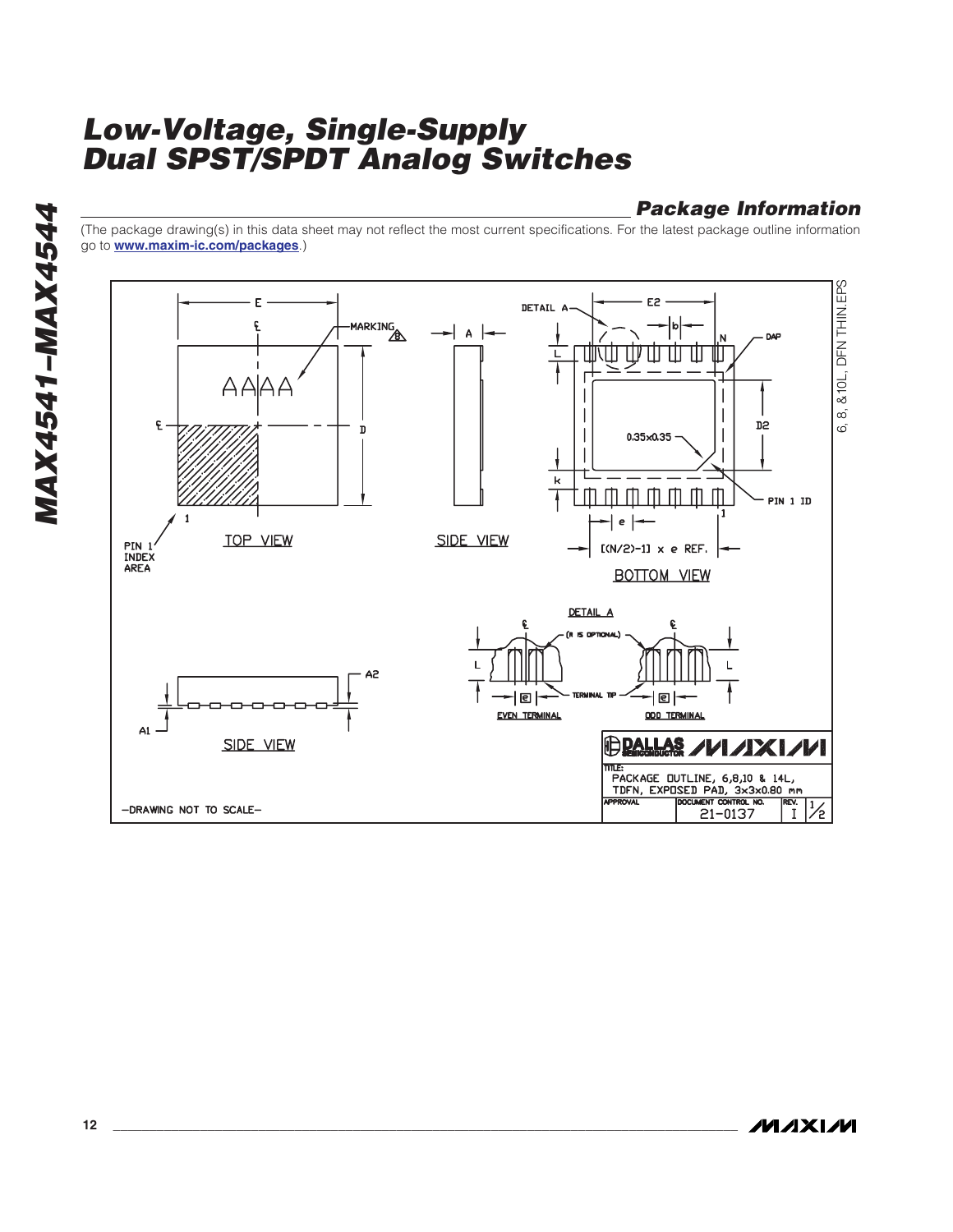### *Package Information (continued)*

| <b>COMMON DIMENSIONS</b> |      |             | PACKAGE VARIATIONS                                                                                                                                                                                                                                                                                                           |    |                |             |            |                                                                                             |                 |                                                                                                                |  |
|--------------------------|------|-------------|------------------------------------------------------------------------------------------------------------------------------------------------------------------------------------------------------------------------------------------------------------------------------------------------------------------------------|----|----------------|-------------|------------|---------------------------------------------------------------------------------------------|-----------------|----------------------------------------------------------------------------------------------------------------|--|
| <b>SYMBOL</b>            | MIN. | MAX.        | PKG. CODE                                                                                                                                                                                                                                                                                                                    | N  | D <sub>2</sub> | E2          | e          | <b>JEDEC SPEC</b>                                                                           | b               | $[(N/2)-1] \times e$                                                                                           |  |
| A                        | 0.70 | 0.80        | T633-2                                                                                                                                                                                                                                                                                                                       | 6  | $1.50 + 0.10$  | $2.30+0.10$ | 0.95 BSC   | <b>MO229 / WEEA</b>                                                                         | $0.40{\pm}0.05$ | 1.90 REF                                                                                                       |  |
| D                        | 2.90 | 3.10        | T833-2                                                                                                                                                                                                                                                                                                                       | 8  | $1.50 + 0.10$  | $2.30+0.10$ | 0.65 BSC   | <b>MO229 / WEEC</b>                                                                         | $0.30+0.05$     | 1.95 REF                                                                                                       |  |
| E                        | 2.90 | 3.10        | T833-3                                                                                                                                                                                                                                                                                                                       | 8  | $1.50+0.10$    | $2.30+0.10$ | 0.65 BSC   | <b>MO229 / WEEC</b>                                                                         | $0.30+0.05$     | 1.95 REF                                                                                                       |  |
| A <sub>1</sub>           | 0.00 | 0.05        | T1033-1                                                                                                                                                                                                                                                                                                                      | 10 | $1.50 + 0.10$  | $2.30+0.10$ | 0.50 BSC   | MO229 / WEED-3                                                                              | $0.25 \pm 0.05$ | 2.00 REF                                                                                                       |  |
| L                        | 0.20 | 0.40        | T1033-2                                                                                                                                                                                                                                                                                                                      | 10 | $1.50+0.10$    | $2.30+0.10$ | 0.50 BSC   | MO229 / WEED-3                                                                              | $0.25 \pm 0.05$ | 2.00 REF                                                                                                       |  |
| k                        |      | $0.25$ MIN. | T1433-1                                                                                                                                                                                                                                                                                                                      | 14 | $1.70+0.10$    | $2.30+0.10$ | $0.40$ BSC | $- - - -$                                                                                   | $0.20 \pm 0.05$ | 2.40 REF                                                                                                       |  |
| A2                       |      | 0.20 REF.   | T1433-2                                                                                                                                                                                                                                                                                                                      | 14 | $1.70 + 0.10$  | $2.30+0.10$ | 0.40 BSC   | ----                                                                                        | $0.20 \pm 0.05$ | 2.40 REF                                                                                                       |  |
|                          |      |             | 1. ALL DIMENSIONS ARE IN mm. ANGLES IN DEGREES.                                                                                                                                                                                                                                                                              |    |                |             |            |                                                                                             |                 |                                                                                                                |  |
| NOTES:                   |      |             | 2. COPLANARITY SHALL NOT EXCEED 0.08 mm.<br>3. WARPAGE SHALL NOT EXCEED 0.10 mm.<br>4. PACKAGE LENGTH/PACKAGE WIDTH ARE CONSIDERED AS SPECIAL CHARACTERISTIC(S).<br>6. "N" IS THE TOTAL NUMBER OF LEADS.<br>7. NUMBER OF LEADS SHOWN ARE FOR REFERENCE ONLY.<br><b>B. MARKING IS FOR PACKAGE ORIENTATION REFERENCE ONLY.</b> |    |                |             |            | 5. DRAWING CONFORMS TO JEDEC MOZZ9. EXCEPT DIMENSIONS "D2" AND "E2". AND T1433-1 & T1433-2. |                 |                                                                                                                |  |
|                          |      |             |                                                                                                                                                                                                                                                                                                                              |    |                |             |            | <b>TITLE:</b>                                                                               |                 | $\bigoplus$ Dallas / $\nu$ / $X$ / $\nu$ /<br>PACKAGE DUTLINE, 6,8,10 & 14L,<br>TDFN, EXPOSED PAD, 3x3x0.80 mm |  |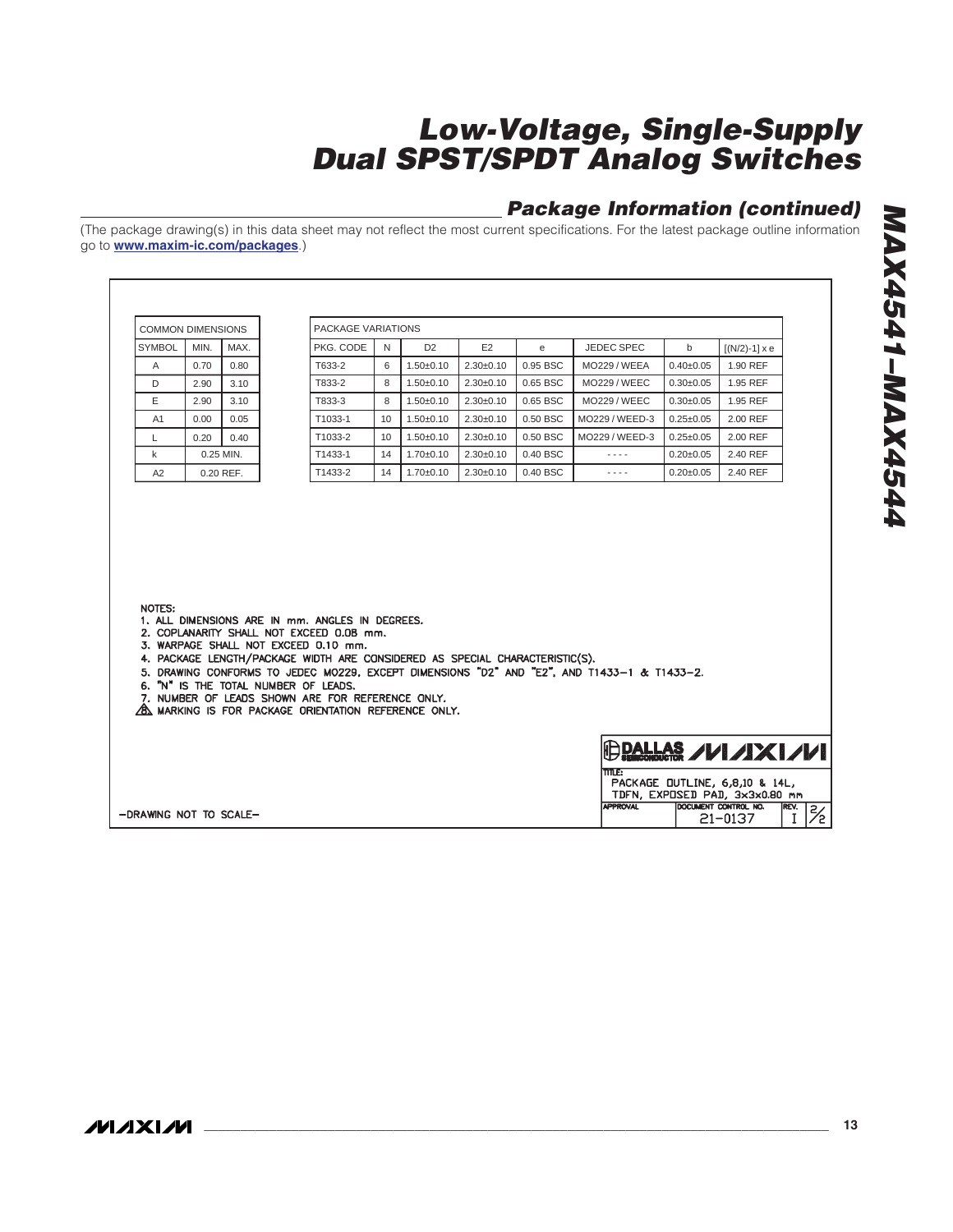### *Package Information (continued)*

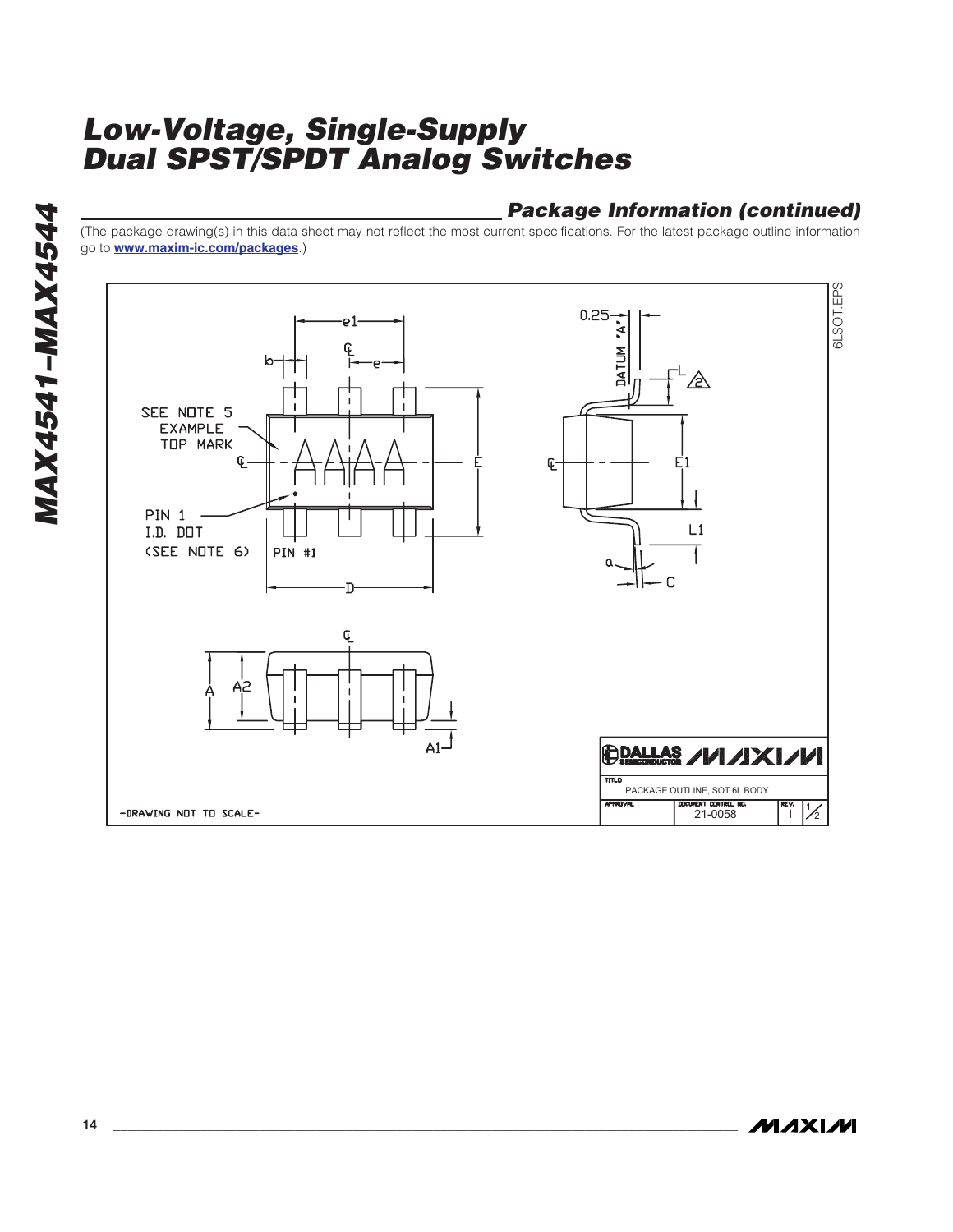### *Package Information (continued)*

| NOTES:                                                               | SYMBOL          | MIN  | NOMINAL                                                | <b>MAX</b>           |
|----------------------------------------------------------------------|-----------------|------|--------------------------------------------------------|----------------------|
|                                                                      | А               | 0.90 | 1.25                                                   | 1.45                 |
| 1. ALL DIMENSIONS ARE IN MILLIMETERS.                                | A1              | 0.00 | 0.05                                                   | 0.15                 |
| $\sqrt{2}$ foot length measured at intercept point between datum a & | A <sub>2</sub>  | 0.90 | 1.10                                                   | 1,30                 |
| <b>LEAD SURFACE.</b>                                                 | $\mathbf b$     | 0.35 | 0.40                                                   | 0.50                 |
| 3. PACKAGE OUTLINE EXCLUSIVE OF MOLD FLASH & METAL BURR, MOLD        | C               | 0.08 | 0.15                                                   | 0.20                 |
| FLASH, PROTRUSION OR METAL BURR SHOULD NOT EXCEED 0.25mm.            | D               | 2.80 | 2.90                                                   | 3,00                 |
| 4. PACKAGE OUTLINE INCLUSIVE OF SOLDER PLATING.                      | E               | 2.60 | 2.80                                                   | 3.00                 |
|                                                                      | E1              | 1.50 | 1.625                                                  | 1.75                 |
| 5. PIN 1 IS LOWER LEFT PIN WHEN READING TOP MARK FROM LEFT TO        |                 | 0.35 | 0.45                                                   | 0.60                 |
| RIGHT, (SEE EXAMPLE TOP MARK)                                        | L1              |      | 0.60 REF.                                              |                      |
| 6. PIN 1 I.D. DOT IS 0.3mm Ø MIN. LOCATED ABOVE PIN 1.               | e1              |      | 1.90 BSC.                                              |                      |
|                                                                      | e               |      | 0.95 BSC.                                              |                      |
| 7. MEETS JEDEC MO178, VARIATION AB.                                  | $\alpha$        | n*   | $2.5^{\circ}$                                          | $10^*$               |
| 8. SOLDER THICKNESS MEASURED AT FLAT SECTION OF LEAD BETWEEN         |                 |      | PKG CODES:                                             |                      |
| 0.08mm AND 0.15mm FROM LEADTIP.                                      |                 |      | U6-1, U6-2, U6-4, U6C-8,                               |                      |
| 9. LEAD TO BE COPLANAR WITHIN 0.1mm.                                 |                 |      | U6SN-1, U6CN-2, U6S-3, U6F-5,<br>U6F-6, U6FH-5, U6FH-6 |                      |
| 10. NUMBER OF LEADS SHOWN ARE FOR REFERENCE ONLY.                    |                 |      |                                                        |                      |
| 11. MARKING IS FOR PACKAGE ORIENTATION REFERENCE ONLY.               |                 |      |                                                        |                      |
|                                                                      |                 |      |                                                        |                      |
|                                                                      |                 |      |                                                        |                      |
|                                                                      |                 |      |                                                        |                      |
|                                                                      |                 |      |                                                        |                      |
|                                                                      |                 |      |                                                        |                      |
|                                                                      |                 |      |                                                        |                      |
|                                                                      |                 |      |                                                        |                      |
|                                                                      |                 |      | <b>DALLAS /1/1/X1/1/1</b>                              |                      |
|                                                                      |                 |      |                                                        |                      |
|                                                                      | <b>TITLE</b>    |      |                                                        |                      |
|                                                                      |                 |      | PACKAGE OUTLINE. SOT 6L BODY<br>DOCUMENT CONTROL NO.   |                      |
| -DRAWING NOT TO SCALE-                                               | <b>APPROVAL</b> |      | 21-0058                                                | REV.<br>$\mathbf{I}$ |